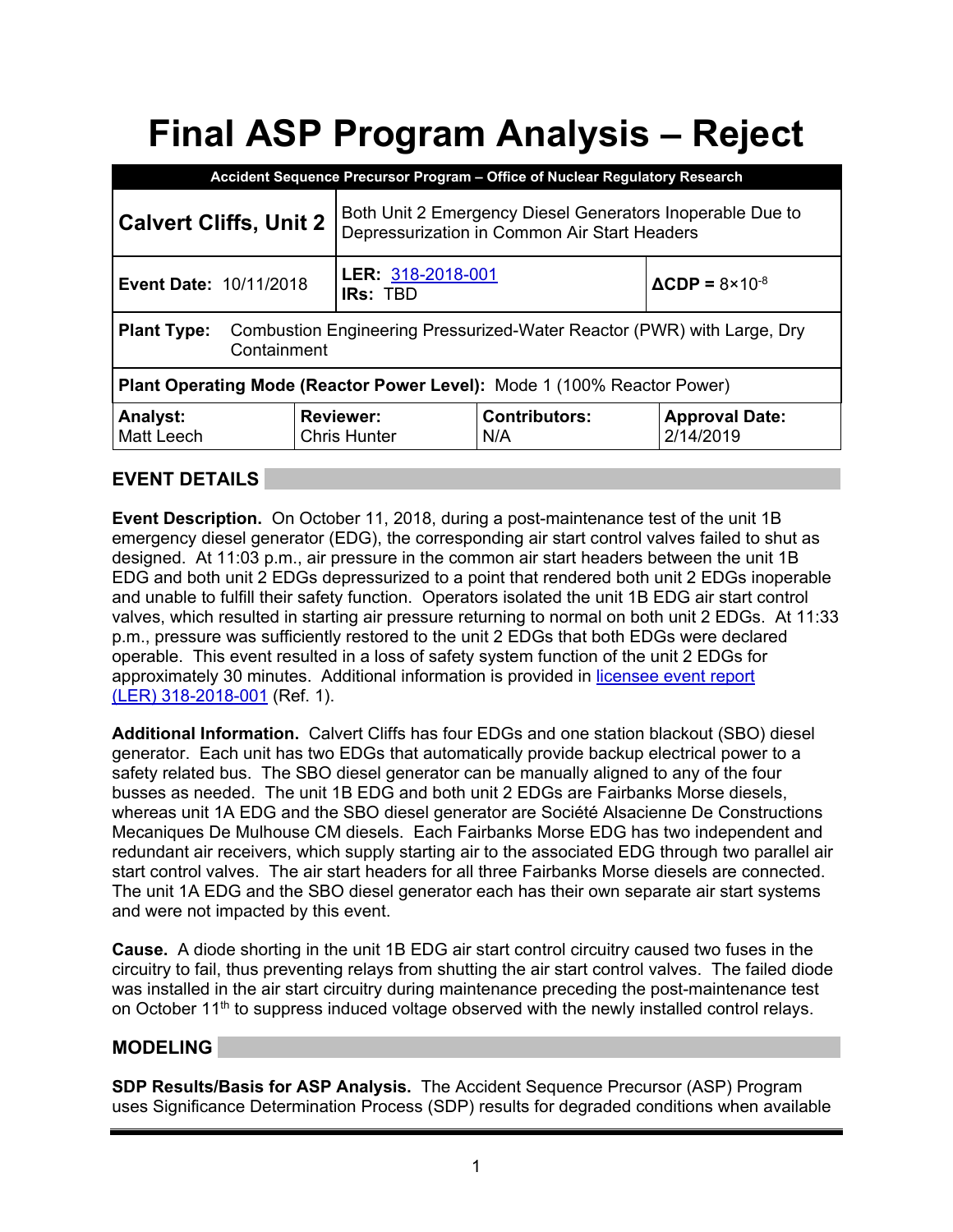and applicable. However, no licensee performance deficiency associated with this event has been identified for and, therefore, no SDP evaluation is expected to be completed. An independent ASP analysis was required because both unit 2 safety-related EDGs were unavailable at the same time.

**Analysis Type.** The Calvert Cliffs Unit 2 standardized plant analysis risk (SPAR) model, Version 8.59, dated December 21, 2018 was used for this condition assessment.

**Exposure Period.** The unit 2 EDGs were unable to fulfil their safety function on October 11<sup>th</sup> at 11:03 p.m., when the starting air control valves for the unit 1B EDG did not close after the EDG was started. At 11:33 p.m., starting air pressure was sufficiently recovered to restore the safety function to both unit 2 EDGs. Therefore, the exposure period for this event is approximately 30 minutes. The minimum amount of time that can be selected in the Systems Analysis Programs for Hands-on Integrated Reliability Evaluations (SAPHIRE) event and condition assessment (ECA) module is 1 hour. Given the overall result of this analysis (i.e., it is not a precursor), further refinement exposure time is not needed.

**Key Modeling Assumptions.** The following modeling assumptions were determined to be significant to the modeling of this condition assessment:

- Basic events EPS-DGN-FS-2A (*diesel generator 2A fails to start*) and EPS-DGN-FS-2B (*diesel generator 2B fails to start*) were set to TRUE due to low starting air causing a loss of safety function to these EDGs.
- Basic event EPS-DGN-TM-1B (*diesel generator 1B is unavailable because of maintenance*) was set TRUE because the unit 1B EDG was unable to fulfil its safety function due to the low starting air pressure when it was in the process of being restored after maintenance.
- Basic event EPS-DGN-CF-FS1B2AB (*common cause failure of Fairbanks Morse diesel generators 1B, 2A & 2B to run*) was set to TRUE. This change was performed because preliminary cut set results incorrectly showed this basic event. With the unit 1B and both unit 2 EDGs set to a failed/unavailable state, this common-cause failure (CCF) basic event should not be in cut sets for this analysis. Note that this change does not eliminate CCF potential between the EDGs from this analysis.
- In this event, operators were able to recover starting air pressure to the unit 2 EDGs in approximately 30 minutes. A conservative screening value of 0.1 was used for basic events: EPS-XHE-XL-NR01H (*operator fails to recover emergency diesel in 1 hour*), EPS-XHE-XL-NR04H (*operator fails to recover emergency diesel in 4 hours*), and EPS-XHE-XL-NR24H (*operator fails to recover emergency diesel in 24 hours*).1 Given the overall result of this analysis (i.e., it is not a precursor), further refinement of the screening value is not needed.

#### **ANALYSIS RESULTS**

-

**ΔCDP.** The increase in core damage probability (ΔCDP) for this analysis is calculated to be  $8.1\times10^{-8}$ . The ASP Program acceptance threshold is a  $\Delta$ CDP of 1×10<sup>-6</sup> for degraded conditions; therefore, this event is a not a precursor

NUREG-1792, "Good Practices for Implementing Human Reliability Analysis," provides that 0.1 is an appropriate screening (i.e., typically conservative) value for most post-initiator HFEs.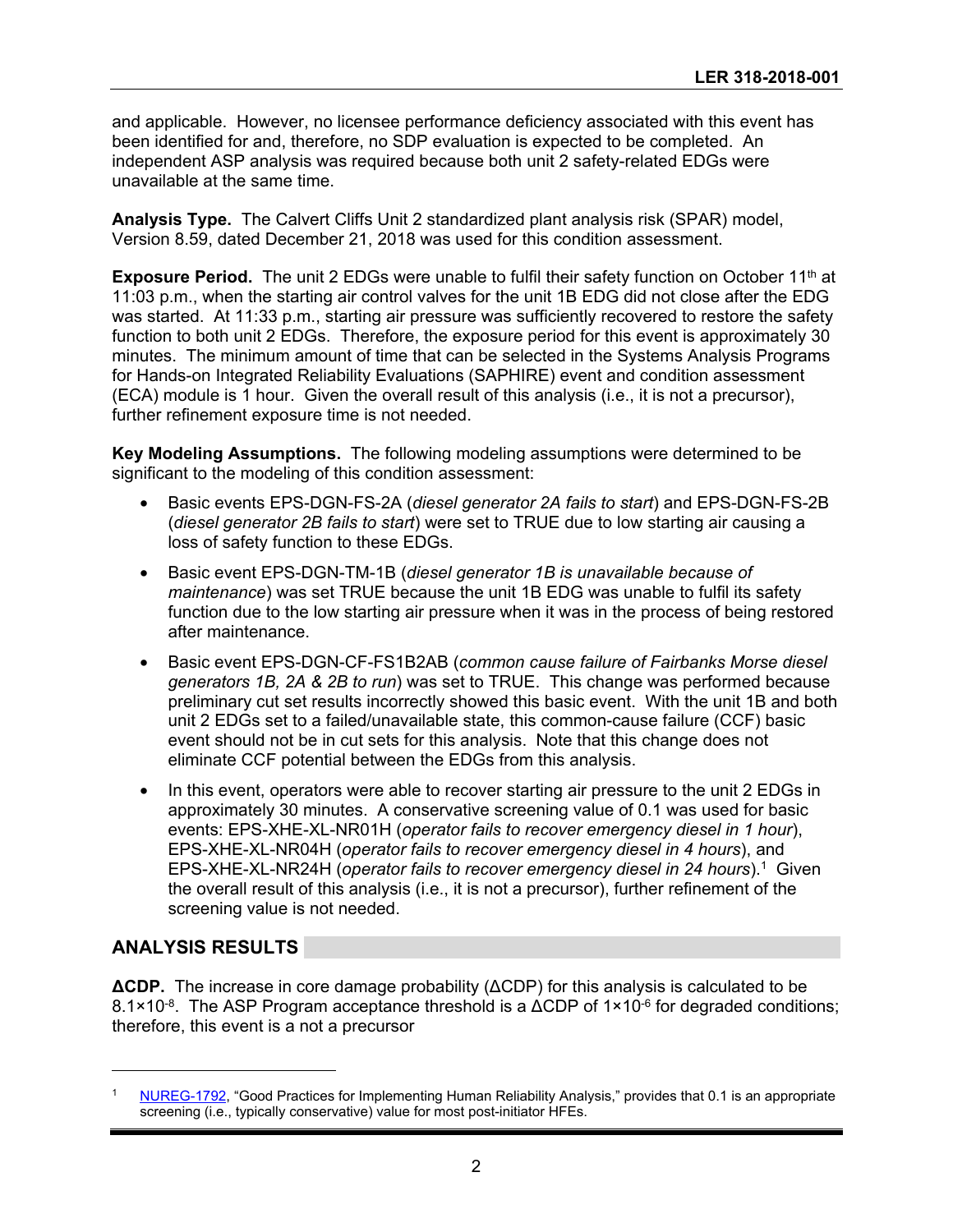**Dominant Sequence.** The dominant accident sequence is loss of offsite power (LOOP)/SBO sequence 21-33-10 ( $\triangle$ CDP = 5.6×10<sup>-8</sup>), which contributes approximately 69 percent of the total internal events ΔCDP. The dominant sequences that contribute at least 1.0 percent to the total internal events ΔCDP are provided in the following table. The dominant sequence is shown graphically in Figures A-1 and A-2 in Appendix A.

| <b>Sequence<sup>a</sup></b> | $\triangle$ CDP       | Percentage | <b>Description</b>                                                                                                                                                                                                                        |
|-----------------------------|-----------------------|------------|-------------------------------------------------------------------------------------------------------------------------------------------------------------------------------------------------------------------------------------------|
| LOOP 21-33-10               | $5.6 \times 10^{-8}$  | 69%        | A LOOP initiating event occurs; reactor trip is<br>successful; EDGs fail resulting in a SBO; auxiliary<br>feedwater (AFW) succeeds; battery charging fails;<br>operators fail to recover alternating current (AC) power<br>within 4 hours |
| LOOP 21-30                  | $1.14 \times 10^{-8}$ | 14%        | A LOOP initiating event occurs; reactor trip is<br>successful; EDGs fail resulting in a SBO; AFW<br>succeeds; battery charging succeeds; operators fail to<br>recover AC power within 24 hours                                            |
| LOOP 21-42                  | $7.56 \times 10^{-9}$ | 9%         | A LOOP initiating event occurs; reactor trip is<br>successful; EDGs fail resulting in a SBO; AFW fails;<br>operators fail to recover AC power within 1 hour                                                                               |
| TRANS 15-21-33-10           | $2.3 \times 10^{-9}$  | 3%         | A transient occurs; reactor trip is successful; offsite<br>power and EDGs fail; AFW succeeds; battery charging<br>fails; operators fail to recover AC power within 4 hours                                                                |

a. The LOOP sequence results are a sum of all four LOOP types (e.g., weather, grid, switchyard, and plant centered) unless otherwise noted.

**Seismic Contribution.** Historically, independent condition assessments performed as part of the ASP Program only included the risk impact from internal events and did not include the consideration of other hazards such as fires, floods, earthquakes, etc. $2$  The reason for the exclusion of the impacts of other hazards in most ASP analyses was due to the lack of modeling capability within the SPAR models. However, seismic hazards modeling was completed for all SPAR models in December 2017. Therefore, beginning in 2018, seismic hazards will be evaluated as part of all condition assessments performed by the ASP Program. The seismic contribution for this analysis is ΔCDP of 1.5×10-9. The following table provides the seismic bin results that contribute at least 1 percent of the total seismic ΔCDP for this analysis.

| <b>Seismic Bin</b>                               | <b>ACDP</b>           | <b>Notes/Observations</b>                                                                                                                                                                                                         |
|--------------------------------------------------|-----------------------|-----------------------------------------------------------------------------------------------------------------------------------------------------------------------------------------------------------------------------------|
| Seismic Event in Bin 1<br>$(0.1 - 0.3 G)$ occurs | $1.1x10^{-9}$         | Dominant scenarios are seismically-induced LOOP with<br>postulated (random) failures of the 1A and SBO EDGs resulting<br>in a SBO. Failure of battery chargers, and operators fail to<br>recover AC power results in core damage. |
| Seismic Event in Bin 2<br>$(0.3 - 0.5 G)$ occurs | $3.4x10^{-10}$        | Dominant scenarios are the same as those from seismic bins 1.                                                                                                                                                                     |
| Seismic Event in Bin 3<br>$(0.5 - 1.0 G)$ occurs | $9.9 \times 10^{-11}$ | Dominant scenarios are the same as those from seismic bins 1.                                                                                                                                                                     |
| TOTAL =                                          | $1.5 \times 10^{-9}$  |                                                                                                                                                                                                                                   |

<sup>&</sup>lt;sup>2</sup> Initiating events caused by other hazards (e.g., tornado results in a LOOP) or degradations associated to a specific hazard (e.g., degraded fire barrier) have historically been analyzed as part of ASP Program.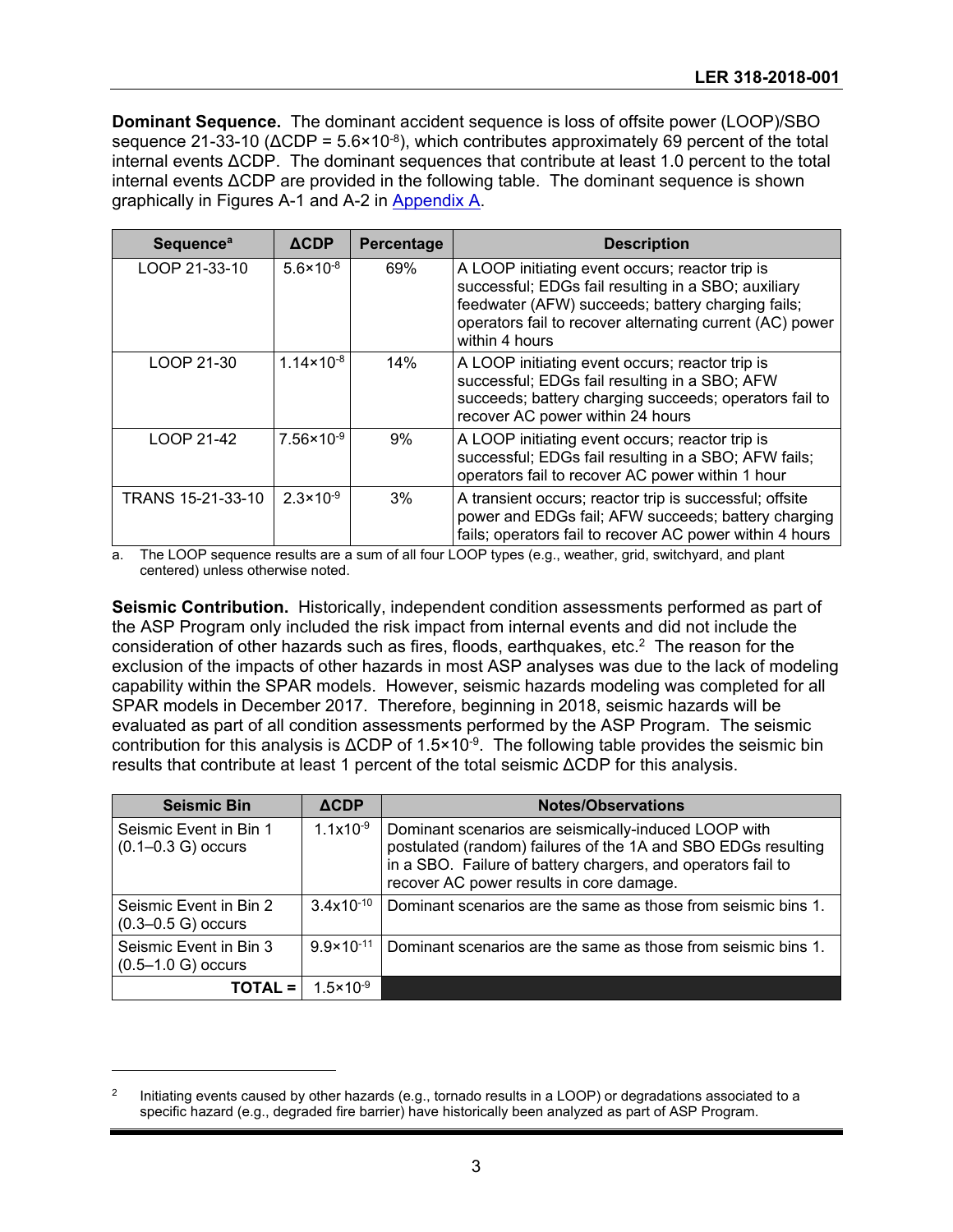## **REFERENCES**

1. Calver Cliffs Nuclear Power Plant, Unit 2, "LER 318/2018/001 – Both Unit 2 Emergency Diesel Generators Inoperable Due to Depressurization in Common Air Start Headers" dated January 9, 2019 (ADAMS Accession No. ML19015A019).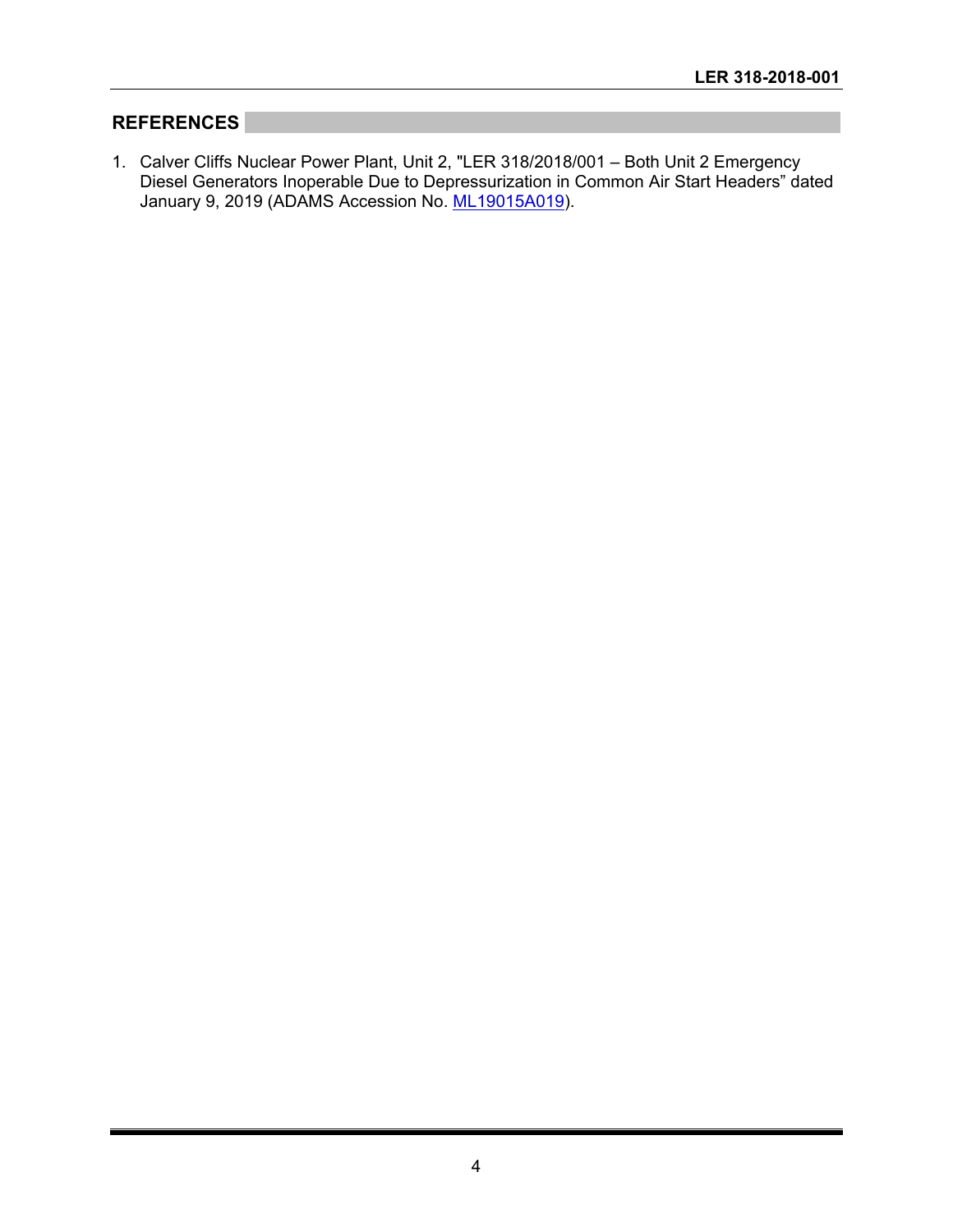**Appendix A: Key Event Trees**